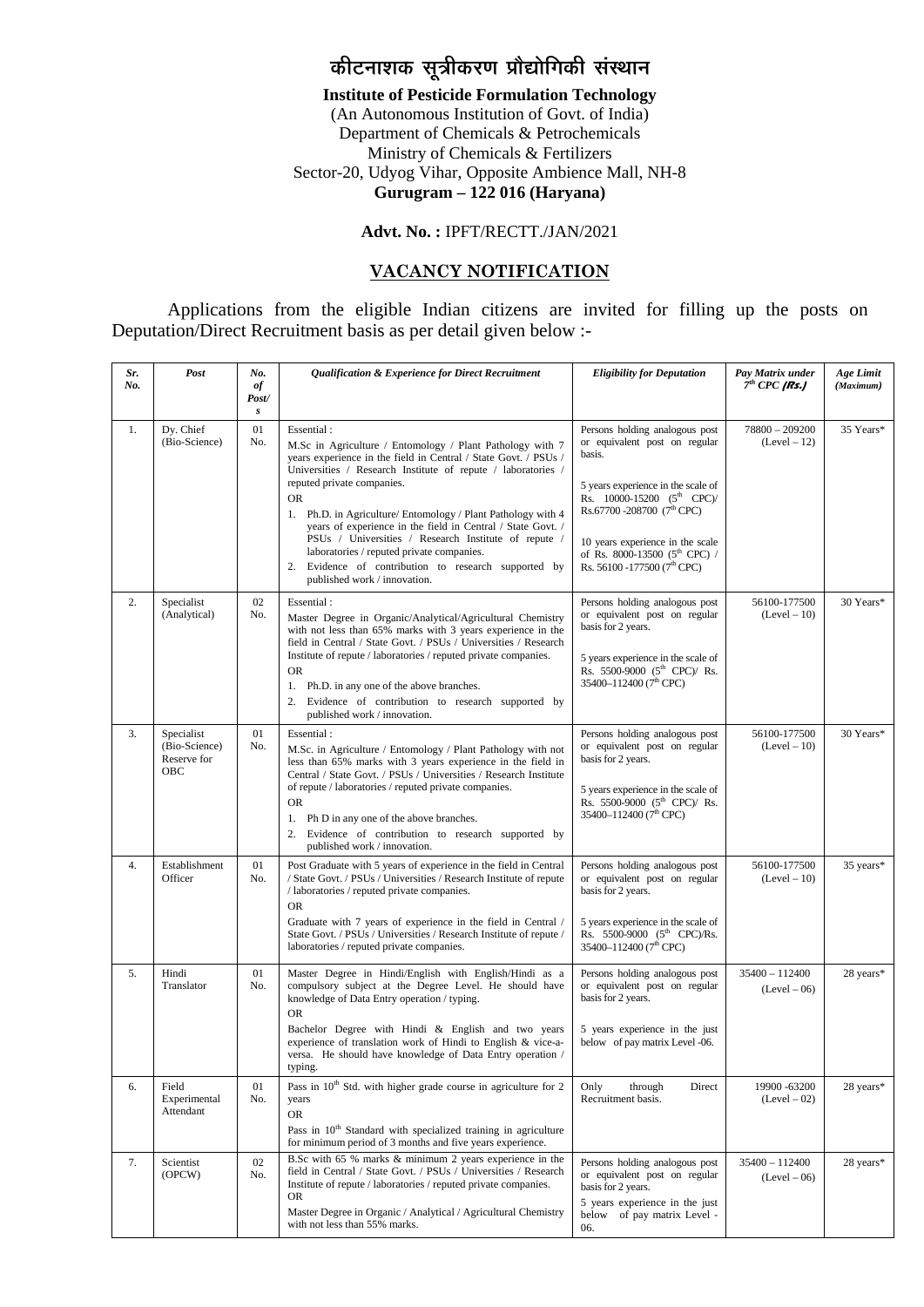| Sr.<br>No. | Post                          | No.<br>of<br>Post/<br>s | Qualification & Experience for Direct Recruitment                                                                                                                                                                                                                                                        | <b>Eligibility for Deputation</b>                                                                                                                                | Pay Matrix under<br>$7th$ CPC (Rs.) | Age Limit<br>(Maximum) |
|------------|-------------------------------|-------------------------|----------------------------------------------------------------------------------------------------------------------------------------------------------------------------------------------------------------------------------------------------------------------------------------------------------|------------------------------------------------------------------------------------------------------------------------------------------------------------------|-------------------------------------|------------------------|
| 8.         | Scientist<br>(Analytical)     | 01<br>N <sub>0</sub>    | B.Sc with 65 % marks & minimum 2 years experience in the<br>field in Central / State Govt. / PSUs / Universities / Research<br>Institute of repute / laboratories / reputed private companies.<br>OR.<br>Master Degree in Organic / Analytical / Agricultural Chemistry<br>with not less than 55% marks. | Persons holding analogous post<br>or equivalent post on regular<br>basis for 2 years.<br>5 years experience in the just<br>of pay matrix Level -<br>below<br>06. | $35400 - 112400$<br>$(Level-06)$    | 28 years*              |
| 9.         | Admin-cum-<br>Purchase Asstt. | 01<br>No.               | Graduate with 5 years experience in Admn. / in Central / State<br>Govt. / PSUs / Universities / Research Institute of repute<br>laboratories / reputed private companies.                                                                                                                                | Persons holding analogous post<br>or equivalent post on regular<br>basis for 2 years.<br>5 years experience in the just<br>below of pay matrix Level -<br>06.    | $35400 - 112400$<br>$(Level-06)$    | 28 years*              |
| 10.        | Scientist<br>(Formulation)    | 01<br>No.               | B.Sc with 65 % marks & minimum 2 years experience in the<br>field.<br><b>OR</b><br>Master Degree in Physical / Organic / Agricultural Chemistry<br>with not less than 55% marks.                                                                                                                         | Persons holding analogous post<br>or equivalent post on regular<br>basis for 2 years.<br>5 years experience in the just<br>of pay matrix Level -<br>below<br>06. | $35400 - 112400$<br>$(Level-06)$    | 28 years*              |

**\*** "The relaxation in upper age limit is applicable to the candidates belonging Scheduled Caste (SC) / Scheduled Tribes (ST) / Other Backward Caste (Non-creamy layers) / Persons with Disabilities (PWD) and Ex-Servicemen under direct recruitment mode will be as per norms notified by the Government. However, upper age limit will not be applicable on the internal candidates and can be relaxed in deserving cases on the recommendations of the Screening / Scrutiny Committee followed by the approval of Competent Authority in respect of the candidates working with the Autonomous Bodies/PSUs/Corporations/Boards/Universities/Government Research Institutions".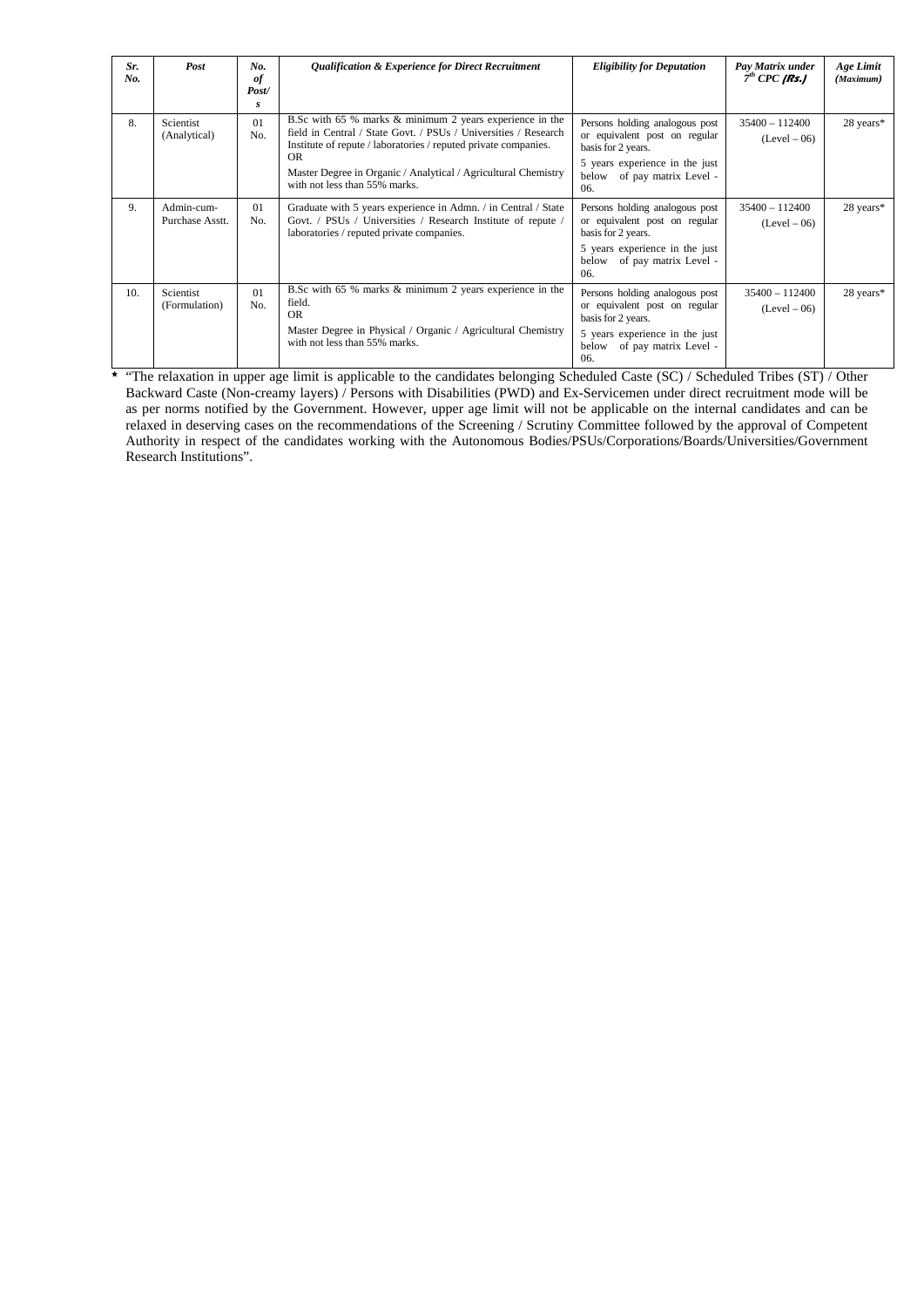## **Terms and Conditions for Deputation :-**

- 1. The candidate must be holding an analogous post and pay matrix as per laid down eligibility criteria and ensure to have been possessing requisite essential qualification / experience as prescribed for the post applied for.
- 2. The period of deputation will be initially for 03 years extendable further as per Government Rules.
- 3. The candidate appointed on deputation basis would have the option to draw pay and allowances as admissible to her / him in the parent organisation / department or elect to draw the pay as admissible under the pay-matrix attached to the post applied for. Option once exercised will not be allowed to be altered / changed during the period of deputation.
- 4. The maximum age limit for appointment by deputation shall not be exceeding Fifty Six (56) years as on the closing date of receipt of the application.
- 5. The candidate working in the Central / State Government/PSUs/University and Research Institute should send their application **through proper channel**. The Competent Authority reserve the right to reject any application or all applications without assigning any reason, whatsoever.
- 6. The application of the candidate must accompany with the attested copy of ACR/APARs for the last 05 years duly attested on each page by an Officer not below the rank of Under Secretary to the Government of India or equivalent status, Integrity Certificate, Vigilance Clearance Certificate, Cadre Clearance Certificate, Statement of major or minor penalties, if any, imposed on the officer during the last 10 years and a certificate to the effect that the particulars furnished by the candidate have been verified and found correct as per the service records.
- 7. Incomplete application or application not accompanied by the above required documents will summarily be rejected and no correspondence to this effect would be entertained.
- 8. The terms and conditions of deputation shall be governed by DOPT circulars / guidelines issued from time to time.
- 9. Eligibility criteria for deputation may be relaxed by the Competent Authority in deserving cases based on the recommendations of Screening Committee.
- 10. The Certification by the employer Cadre Controlling Authority would be as under :-

The information /details provided in the application by the applicant are true and correct as per the facts available on records. She/he possesses educational qualifications and experience mentioned in the vacancy circular for the post applied for. If selected, She/he will be relieved immediately.

It is also certified that

- i. There is no vigilance or disciplinary case pending or contemplated against Ms./Mr. …………………………………
- ii. Her / His integrity is certified.
- iii. Her / His CR dossier in original is enclosed / photocopies of the ACRs for the last 05 years duly attested on each page by an officer of the rank of Under Secretary of the Government of India or equivalent are enclosed.
- iv. No major / minor penalty has been imposed on her /him during the last 10 years OR A list of major / minor penalties imposed on her/him during the last 10 years is enclosed. (as the case may be)

### **Countersigned with Seal of the Employer / Cadre Controlling Authority**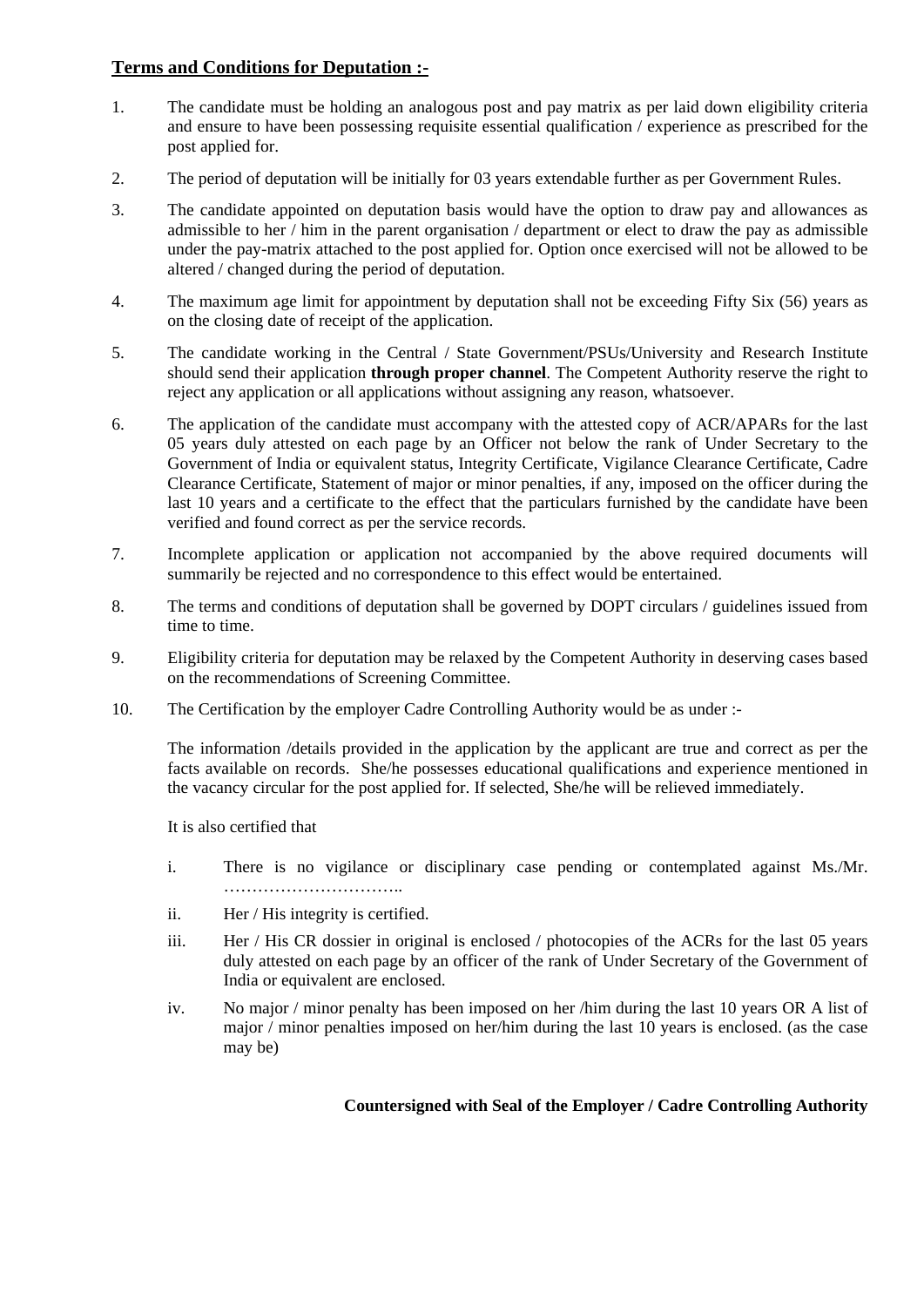#### **General Instructions :**

- 1. The cut off date for deciding age or experience of the candidate would be the last date of receipt of application.
- 2. The selection of the candidates through different mode of recruitment is only to attract the best talents from public/private sectors and there is no earmarking of posts in the one particular recruitment mode.
- 3. The candidates should satisfy themselves about their eligibility for the post applied for. IPFT shall determine their eligibility and only eligible candidates will be called for interview/skill test, as the case may be. One person can apply for one post only.
- 4. The candidates presently working in Government/Semi-government/PSUs and Autonomous/Statutory Bodies are required to submit their application through proper channel particularly the candidates who are desirous to apply for the post on deputation basis however candidates belonging to such group / bodies can submit their application in the prescribed manner who would be liable to present a "No Objection Certificate" from their present employer before the date and time of interview/skill test, as the case may be, failing which they will be considered as disqualified for the interview/skill test.
- 5. No application that is required to be routed through the employer will be considered if it reaches after due date of submission even though submitted to the employer before the due date. In such cases, application marked "Advanced Copy" should be sent to the IPFT and the regular copy should be routed through the employer which must be received at IPFT at-least three days before scheduled date of interview/skill test, as the case may be of the post.
- 6. The SC/ST/PWD/Woman candidates and candidates applying for the post on deputation basis are exempted from payment of application fee.
- 7. The candidate belonging to OBC (non creamy layer) must produce their latest caste certificate issued by concerned Competent Authority in the prescribed format in support of their claim. If fails to do so, the candidates will not be extended the benefits of relaxation etc. other the candidates of creamy layer. However, they will be treated at par of the candidates of the General Category.
- 8. No TA/DA shall be payable for attending the interview/skill test, as the case may be.
- 9. The IPFT reserves the right to fill all / any of the post besides to cancel the advertisement fully or partly without assigning any reason.
- 10. If the candidate is not eligible or have knowingly or wilfully furnished incorrect or false particulars or suppressed material information, his / her candidature will be liable to be cancelled at any stage of selection. If the candidate qualifies in the selection process and subsequently it is found that he / she does not fulfil the eligibility criteria, his / her candidature will be cancelled and if appointed on deputation basis, he/she will be repatriated, without any notice or compensation. Action as deemed fit will also be initiated.
- 11. Applications received after due date will not be entertained. The IPFT takes no responsibility for any delay in receipt of application or loss thereof in postal transit.
- 12. The candidates are required to possess a valid e-mail id which is must to be mentioned / entered in the application form so that intimation regarding call letter etc. may be sent
- 13. Canvassing in any form will be treated as a disqualification.
- 14. The decision of the IPFT, in all matters, would be final and binding to all and no correspondence in this regards will be entertained.
- 15. Only candidates those found eligible by the Screening Committee as constituted by the IPFT shall be called for personal interaction / interview / skill test, as the case may be.
- 16. Relaxation in age & qualification may be considered in respect of internal candidates subject to recommendations of the Screening Committee and approved by the Competent Authority.
- 17. HOW TO APPLY : The candidates who satisfy the eligibility norms may apply giving their bio data strictly in the prescribed format as given in the website of IPFT.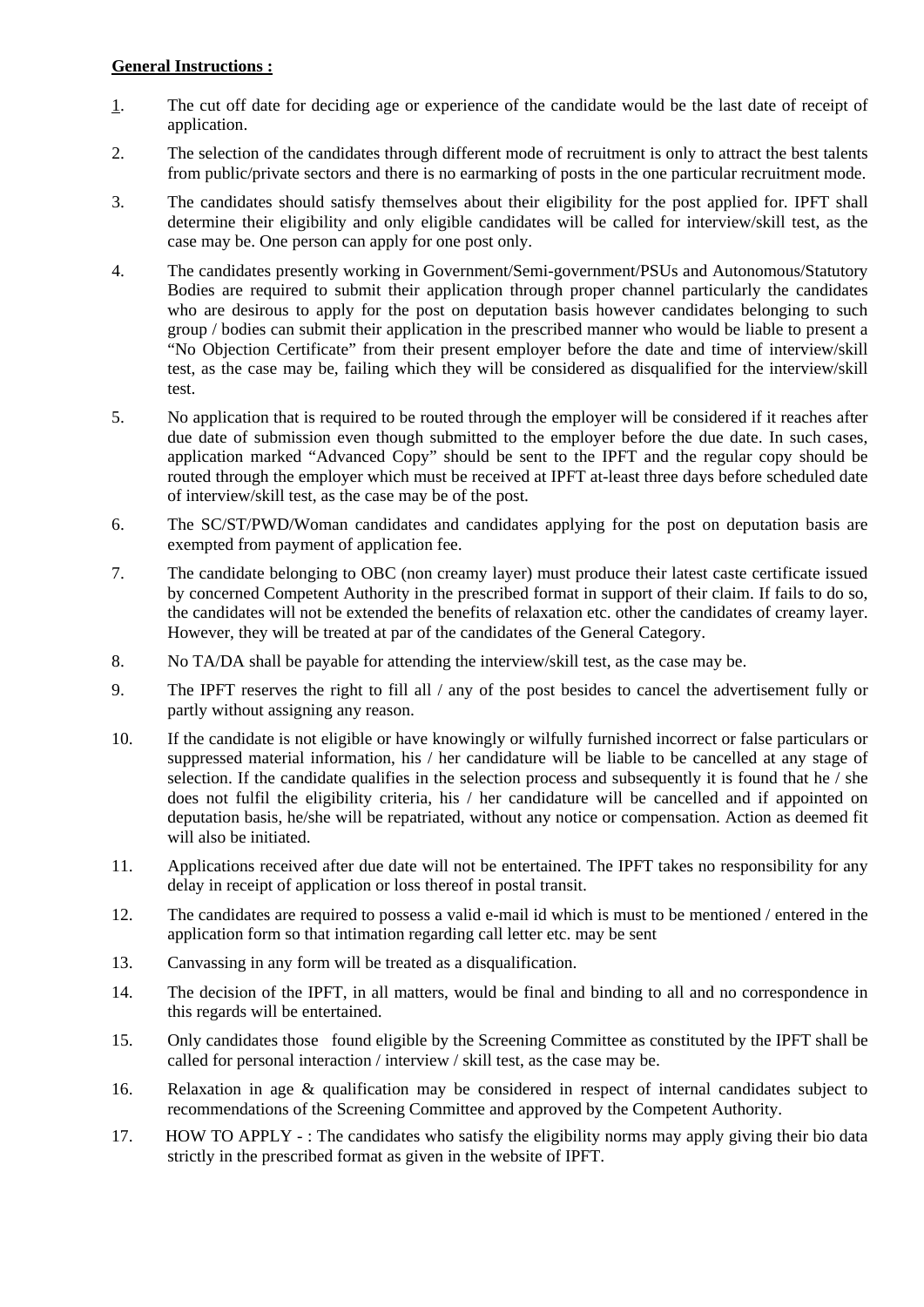Application in relevant prescribed format along with supporting documents duly self attested together with a DD of Rs. 500/- drawn on any nationalized bank in favour of "Institute of Pesticide Formulation Technology" payable at Gurugram as non-refundable fee (other than exempted category) should be sent / submitted in a cover superscribing the post applied for to :-

#### **The Director Institute of Pesticides Technology Formulation (IPFT) (An Autonomous Institution under Deptt. of Chemicals & Petrochemicals) Sector – 20, Udyog Vihar, Opp. Ambience Mall, NH - 8 Gurugram – 122 016 (Haryana)**

- 18. The application must reach on the above address within 30 days from its publication in the Employment News.
- 19. The court of jurisdiction for any related dispute shall be at Delhi / New Delhi.
- 20. Incomplete application or application not in the prescribed format or application without requisite enclosures or unsigned shall not be considered and no further correspondence in such cases shall be entertained.

#### **List of Enclosures (Self attested) :**-

- i) Proof of Date of Birth
- ii) Caste Certificate, if applicable, in the prescribed format
- iii) Relevant documents of Ex-serviceman
- iv) Copy of Experience Certificate
- v) Last salary certificate from the employer and
- vi) Copy of any valid ID proof with photograph e.g. Voter ID Card/Driving License/Pan Card or Aadhar Card.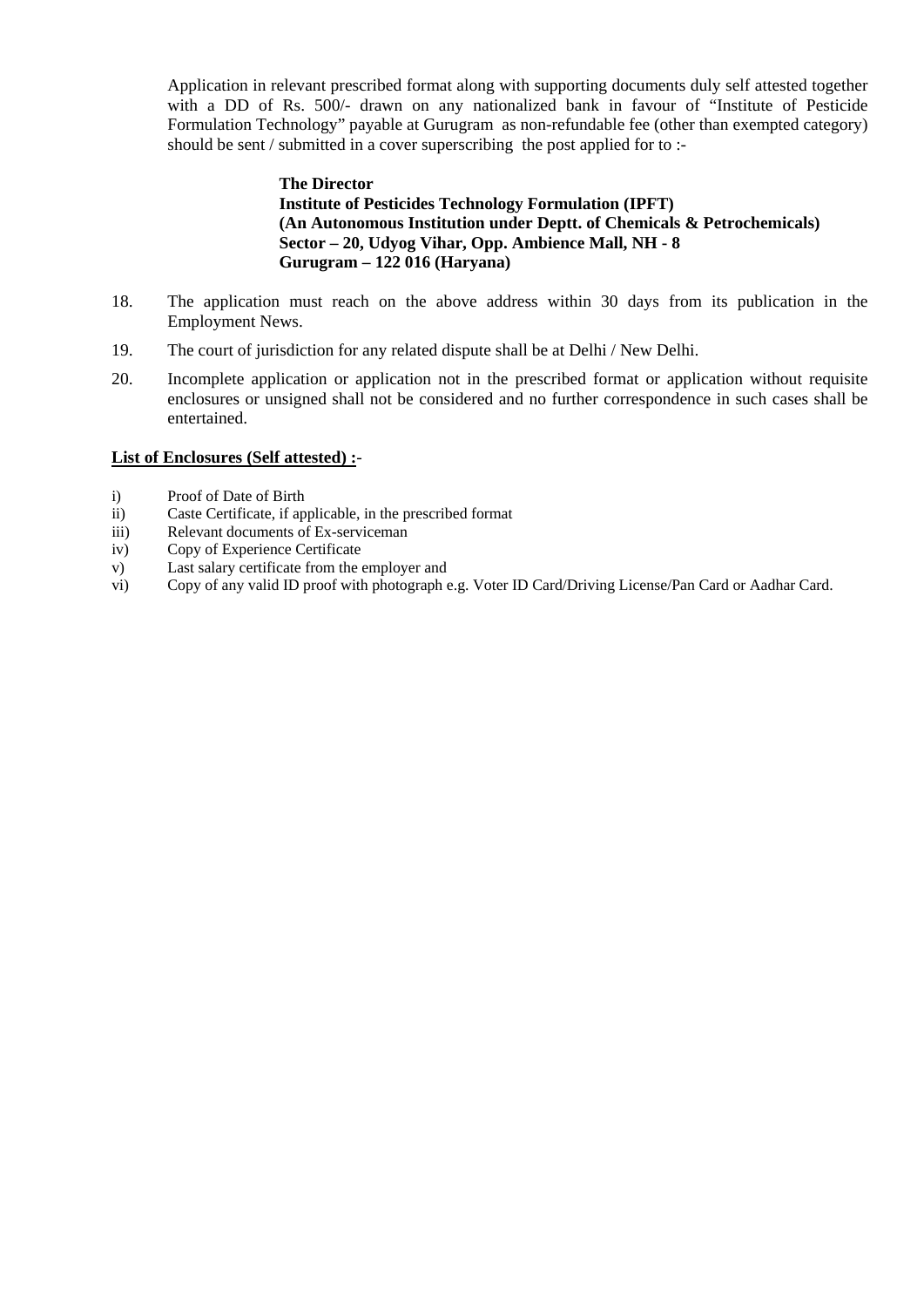

Sector-20, Udyog Vihar, **Gurugram – 122 016 (Haryana)** 

**Affix a recent passport size photograph duly attested by the candidate** 

# **APPLICATION FORM FOR POST OF …………………… ON DEPUTATION BASIS**

| 1. Name (in Block Letters)    |                                                                                                                                                                                                                                                                                                                                                                                                                                                             |
|-------------------------------|-------------------------------------------------------------------------------------------------------------------------------------------------------------------------------------------------------------------------------------------------------------------------------------------------------------------------------------------------------------------------------------------------------------------------------------------------------------|
| 2. Date of Birth $(dd/mm/yy)$ |                                                                                                                                                                                                                                                                                                                                                                                                                                                             |
| Government rules              |                                                                                                                                                                                                                                                                                                                                                                                                                                                             |
| 4. Service to which belong    |                                                                                                                                                                                                                                                                                                                                                                                                                                                             |
| 5. Educational Qualifications | $\mathcal{L} = \left\{ \begin{array}{ll} 0 & \text{if} & \text{if} & \text{if} & \text{if} & \text{if} & \text{if} & \text{if} & \text{if} & \text{if} & \text{if} & \text{if} & \text{if} & \text{if} & \text{if} & \text{if} & \text{if} & \text{if} & \text{if} & \text{if} & \text{if} & \text{if} & \text{if} & \text{if} & \text{if} & \text{if} & \text{if} & \text{if} & \text{if} & \text{if} & \text{if} & \text{if} & \text{if} & \text{if} & \$ |

6. Whether Educational and other Qualification required for the post are satisfied. (if any qualification has been treated as equivalent to the one prescribed in the rules, state the authority for the same) :

| Qualifications/Experience required as mentioned in the<br>advertisement | Qualification/Experiences possessed by the officer |
|-------------------------------------------------------------------------|----------------------------------------------------|
| Educational & other qualifications                                      |                                                    |
| (1)                                                                     |                                                    |
| (2)                                                                     |                                                    |
| (3)                                                                     |                                                    |
| Experience                                                              |                                                    |
| (1)                                                                     |                                                    |
| (2)                                                                     |                                                    |

(Add additional sheet, if necessary)

- 7. Please state clearly whether in the light of : …………………………………………………. entries made by you above, you meet the requirements of the post
- 8. Details of employment in reverse chronological order(starting with current assignment0 Enclose a separate sheet, duly authenticated by your signature, if the space below is insufficient

| Office/Institution/<br><b>Organization</b> | Post held on<br>regular basis | <b>From</b> | To | Level and pay in<br>pay matrix held<br>on regular basis | <b>Nature of Duties (in</b><br>detail) highlighting<br>experience required for the<br>post applied for |
|--------------------------------------------|-------------------------------|-------------|----|---------------------------------------------------------|--------------------------------------------------------------------------------------------------------|
|                                            |                               |             |    |                                                         |                                                                                                        |
|                                            |                               |             |    |                                                         |                                                                                                        |
|                                            |                               |             |    |                                                         |                                                                                                        |

- 9. Nature of present employment i.e., Ad-: …………………………………………………. hoc or Temporary or Permanent
- 10. In case the present employment is held on deputation/contract basis, Please state
	- (a) The date of initial appointment in the substitution of the date of initial appointment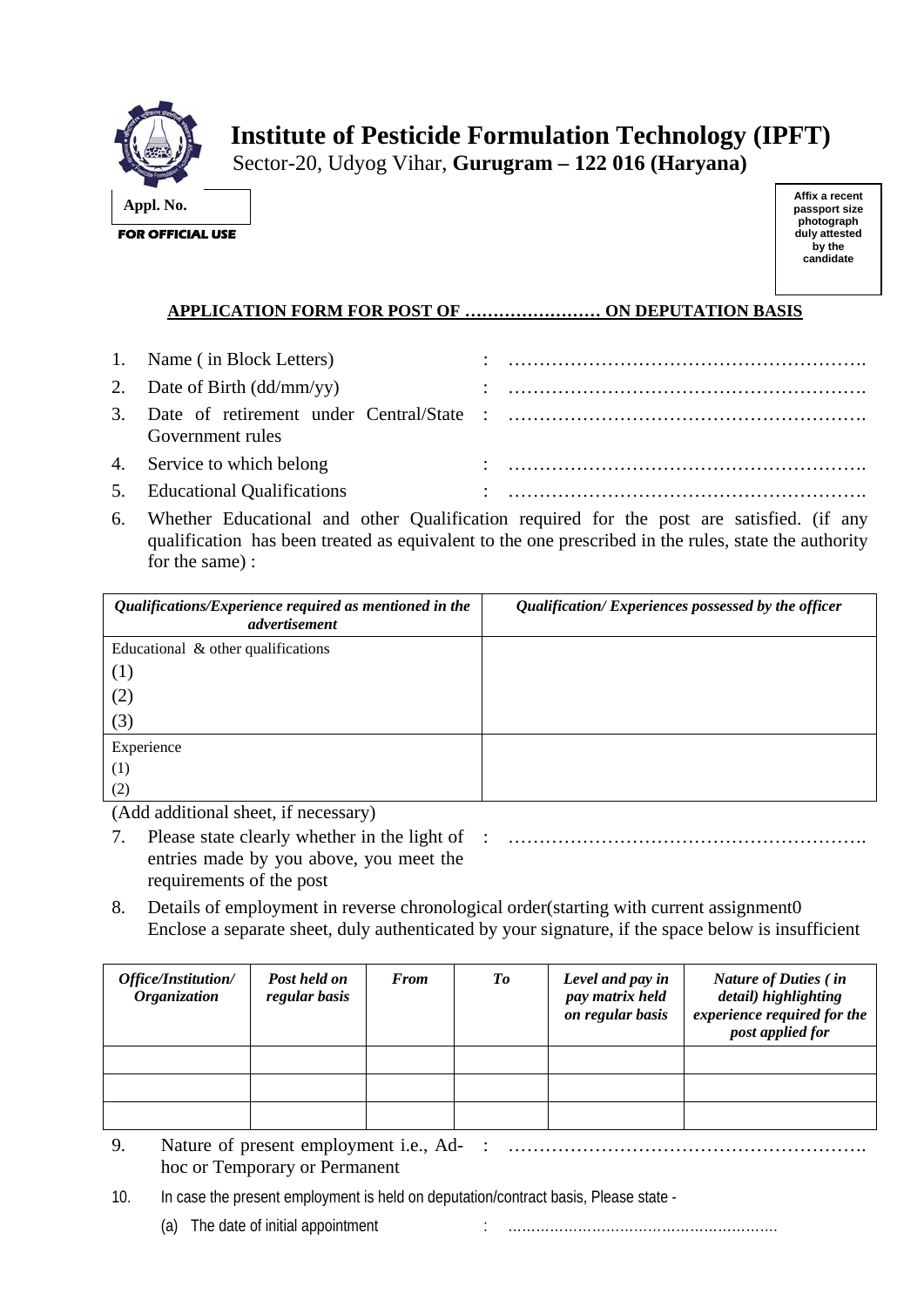|         | (b)                                                                                                                                      | /contract                                                                                                                                                                     |   |           |  |                                                                                                                                                                                                                                                                                                      |
|---------|------------------------------------------------------------------------------------------------------------------------------------------|-------------------------------------------------------------------------------------------------------------------------------------------------------------------------------|---|-----------|--|------------------------------------------------------------------------------------------------------------------------------------------------------------------------------------------------------------------------------------------------------------------------------------------------------|
|         | (C)                                                                                                                                      | which the applicant belongs                                                                                                                                                   |   |           |  |                                                                                                                                                                                                                                                                                                      |
|         | (d)                                                                                                                                      | in Substantive capacity in the parent<br>organization                                                                                                                         |   |           |  |                                                                                                                                                                                                                                                                                                      |
| 10.1    |                                                                                                                                          |                                                                                                                                                                               |   |           |  | Note: In case of officers already on deputation, the applications of such officers should be forwarded by the<br>parent Cadre/Department along with Cadre Clearance, Vigilance Clearance and Integrity Certificate.                                                                                  |
| 10.2    |                                                                                                                                          |                                                                                                                                                                               |   |           |  | Note: Information under Column 10(c) & (d) above must be given in all cases where a person is holding a post on<br>deputation outside the cadre/organization but still maintain a lien in his parent cadre/organization.                                                                             |
| 11.     |                                                                                                                                          | If any post held on deputation in the past by the<br>applicant, date of return form the last deputation<br>and other details                                                  |   |           |  |                                                                                                                                                                                                                                                                                                      |
| 12.     |                                                                                                                                          |                                                                                                                                                                               |   |           |  | Additional details about present employment : Please state whether working under                                                                                                                                                                                                                     |
|         | (a) Central Government                                                                                                                   |                                                                                                                                                                               |   |           |  |                                                                                                                                                                                                                                                                                                      |
|         | <b>State Government</b><br>(b)<br>Autonomous Organization<br>(c)<br>Government Undertaking<br>(d)                                        |                                                                                                                                                                               |   |           |  |                                                                                                                                                                                                                                                                                                      |
|         |                                                                                                                                          |                                                                                                                                                                               |   |           |  |                                                                                                                                                                                                                                                                                                      |
|         |                                                                                                                                          |                                                                                                                                                                               |   |           |  |                                                                                                                                                                                                                                                                                                      |
|         | (e)                                                                                                                                      | Universities                                                                                                                                                                  |   |           |  |                                                                                                                                                                                                                                                                                                      |
|         | (f)                                                                                                                                      | Others                                                                                                                                                                        |   |           |  |                                                                                                                                                                                                                                                                                                      |
| 13.     | Are you in Revised Scale of Pay? If yes, give the<br>date from which the revision took place and also<br>indicate the pre-revised scale. |                                                                                                                                                                               | ÷ |           |  |                                                                                                                                                                                                                                                                                                      |
| 14.     |                                                                                                                                          | CPC/ if drawing under 6th CPC (pl .specify)                                                                                                                                   |   |           |  |                                                                                                                                                                                                                                                                                                      |
|         |                                                                                                                                          | Level in                                                                                                                                                                      |   | Pay drawn |  | <b>Total Emoluments</b>                                                                                                                                                                                                                                                                              |
|         |                                                                                                                                          | Pay Matrix                                                                                                                                                                    |   |           |  |                                                                                                                                                                                                                                                                                                      |
| 15.     |                                                                                                                                          | Additional information, if any, which you would like<br>to mention in support of your suitability for the<br>post. Enclose a separate sheet, if the space is<br>insufficient. |   |           |  |                                                                                                                                                                                                                                                                                                      |
| 16.     | Remarks                                                                                                                                  |                                                                                                                                                                               |   |           |  |                                                                                                                                                                                                                                                                                                      |
|         |                                                                                                                                          |                                                                                                                                                                               |   |           |  | Signature of the Candidate<br>Name and the state of the state of the state of the state of the state of the state of the state of the state of the state of the state of the state of the state of the state of the state of the state of the state of the s<br>Address<br>Tel./Mobile No.<br>E-mail |
| Place · |                                                                                                                                          |                                                                                                                                                                               |   |           |  |                                                                                                                                                                                                                                                                                                      |

Place : Date :

> Countersigned (Employer)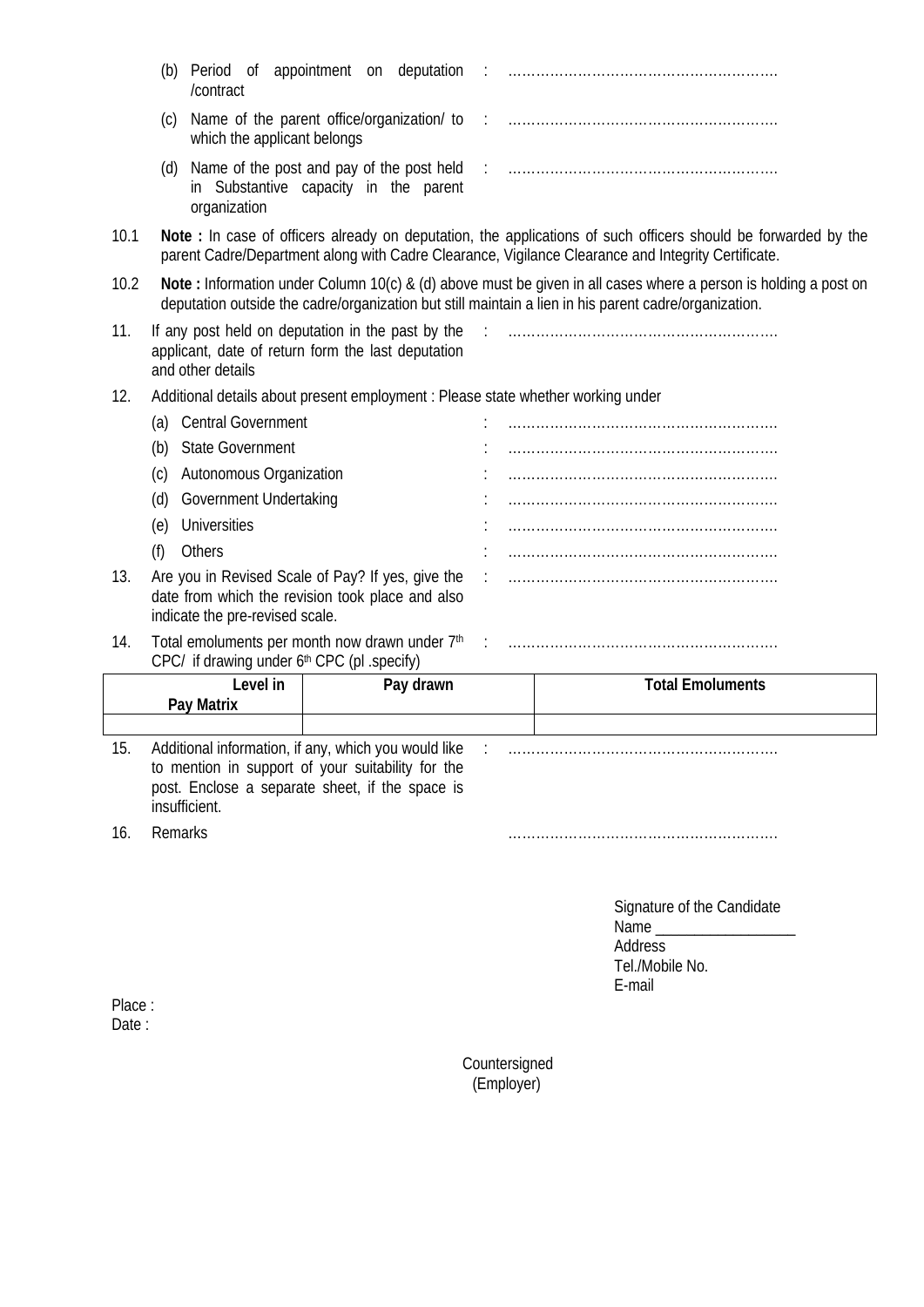|                |                                                                                                                                | <b>Institute of Pesticide Formulation Technology (IPFT)</b><br>Sector-20, Udyog Vihar, Gurugram - 122 016 (Haryana) |                                                                                                                        |                                                                                       |
|----------------|--------------------------------------------------------------------------------------------------------------------------------|---------------------------------------------------------------------------------------------------------------------|------------------------------------------------------------------------------------------------------------------------|---------------------------------------------------------------------------------------|
| Appl. No.      | <b>FOR OFFICIAL USE</b>                                                                                                        |                                                                                                                     |                                                                                                                        | Affix a recent<br>passport size<br>photograph<br>duly attested<br>by the<br>candidate |
|                |                                                                                                                                | APPLICATION FORM FOR NON-SCIENTIFIC POSITION                                                                        |                                                                                                                        |                                                                                       |
|                |                                                                                                                                |                                                                                                                     |                                                                                                                        |                                                                                       |
| DD No.         | Name of Bank                                                                                                                   |                                                                                                                     | Date of DD                                                                                                             |                                                                                       |
|                |                                                                                                                                |                                                                                                                     |                                                                                                                        |                                                                                       |
| 1 <sub>1</sub> | Name in Full<br>(In Capital letters)                                                                                           |                                                                                                                     | <u> 1989 - Johann John Stone, markin film yn y brenin y brenin y brenin y brenin y brenin y brenin y brenin y br</u>   |                                                                                       |
| 2.             | Father's / Husband's Name                                                                                                      |                                                                                                                     |                                                                                                                        |                                                                                       |
| 3.             | Date of Birth (DD/MM/YY)                                                                                                       |                                                                                                                     | <u> 1989 - Johann Barn, mars ann an t-Amhain ann an t-Amhain an t-Amhain an t-Amhain an t-Amhain an t-Amhain an t-</u> |                                                                                       |
| 4.             | Nationality                                                                                                                    |                                                                                                                     |                                                                                                                        |                                                                                       |
| 5.             | Sex (Male/Female)                                                                                                              |                                                                                                                     |                                                                                                                        |                                                                                       |
| 6.             | Whether belongs to SC/ST/OBC : YES / NO<br>(If Yes, attach a Certificate from the Authority prescribed under Government Rules) |                                                                                                                     |                                                                                                                        |                                                                                       |
| 7.             | Are you seeking age relaxation<br>If so, under which category? (SC/ST/OBC/Internal candidate/others (Pl. specify)              |                                                                                                                     |                                                                                                                        |                                                                                       |
| 8.             | Whether claiming reservation under SC/ST/OBC Category                                                                          |                                                                                                                     | YES / NO<br>$\ddot{\cdot}$                                                                                             |                                                                                       |

 (Please note that the benefit of reservation can only be claimed by the candidate when the post(s) has been reserved as such and the candidate has furnished the requisite certificate) 9. Postal Address :

| <b>Correspondence Address</b>                                                                                                                                                                                                               | <b>Permanent Address</b>                                |
|---------------------------------------------------------------------------------------------------------------------------------------------------------------------------------------------------------------------------------------------|---------------------------------------------------------|
|                                                                                                                                                                                                                                             |                                                         |
|                                                                                                                                                                                                                                             |                                                         |
| Phone Fax<br>E-mail entrance and the contract of the contract of the contract of the contract of the contract of the contract of the contract of the contract of the contract of the contract of the contract of the contract of the contra | Phone $\frac{1}{1}$ Fax $\frac{1}{1}$ Fax $\frac{1}{1}$ |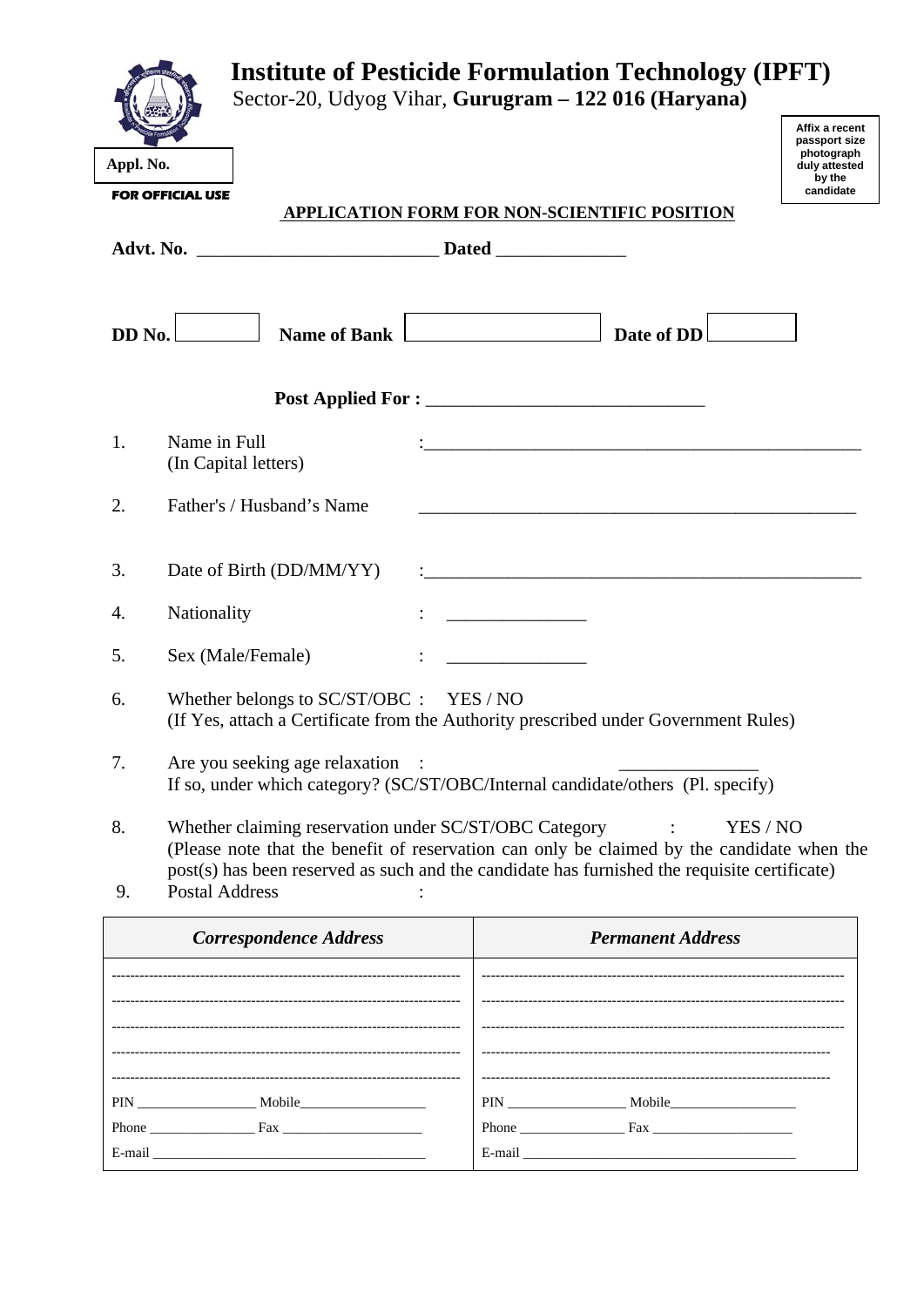10. Details of Educational Qualifications : Please give particulars of all examinations passed and degrees obtained commencing with the High School  $(10<sup>th</sup> Standard / Matriculation)$ Examination. For Ph.D., please give details, even if it is not complete. Please attach self attested copies of certificates and mark sheets.

| <b>Examination / Degree /</b><br>Diploma Passed | <b>Institution/ University</b> | <b>Year of Passing</b> | <b>Subjects Studied</b> | $%$ of<br><b>Marks</b> | <b>Remarks</b> |
|-------------------------------------------------|--------------------------------|------------------------|-------------------------|------------------------|----------------|
|                                                 |                                |                        |                         |                        |                |
|                                                 |                                |                        |                         |                        |                |
|                                                 |                                |                        |                         |                        |                |

# 11. Details of Employment in Reverse Chronological Order (starting with current assignment) :

| <b>Period</b><br>From - To | <b>Designation</b> | <b>Organization</b> | Pay Scale | <b>Basic Pay</b> | <b>Total</b><br><b>Emoluments</b> | Responsibiliti<br>es |
|----------------------------|--------------------|---------------------|-----------|------------------|-----------------------------------|----------------------|
|                            |                    |                     |           |                  |                                   |                      |
|                            |                    |                     |           |                  |                                   |                      |
|                            |                    |                     |           |                  |                                   |                      |

12. Please name two references who are not your relatives (at least one of them must be your present employer / supervisor) :

| Sr. No.  | Name & Occupation | Address | Contact No. | E-Mail |
|----------|-------------------|---------|-------------|--------|
| . .      |                   |         |             |        |
| <u>.</u> |                   |         |             |        |

- 13. Have you ever been convicted by a court of Law or is there any criminal case/disciplinary action/vigilance enquiry pending / contemplated against you? If yes, specify :
- \_\_\_\_\_\_\_\_\_\_\_\_\_\_\_ 14. Would you like to treat your personal information in this application with enclosures as confidential for RTI Act 2005 Provisions (Write Yes or No) :

15. If appointed, How much time would you require for joining the post?

16. Any other relevant information :

### **DECLARATION**

 I hereby declare that I have carefully read and understood the instructions and particulars supplied to me and that all the entries in this form are true to the best of my knowledge and belief. I also declare that I have not concealed any material information which may debar my candidature for the post applied for. In the event of suppression or distortion of any fact like category or educational qualification etc. made in my application form, I understand that I will be denied any employment in the Institute and if already employed on any of the posts in the Institute; my services will be terminated forthwith.

There are ……………… enclosures with total of …………. pages attached along with this form.

| Place: |  |
|--------|--|
| Dated: |  |

Signature of the Candidate Name \_\_\_\_\_\_\_\_\_\_\_\_\_\_\_\_\_\_ Tel./Mobile No. E-mail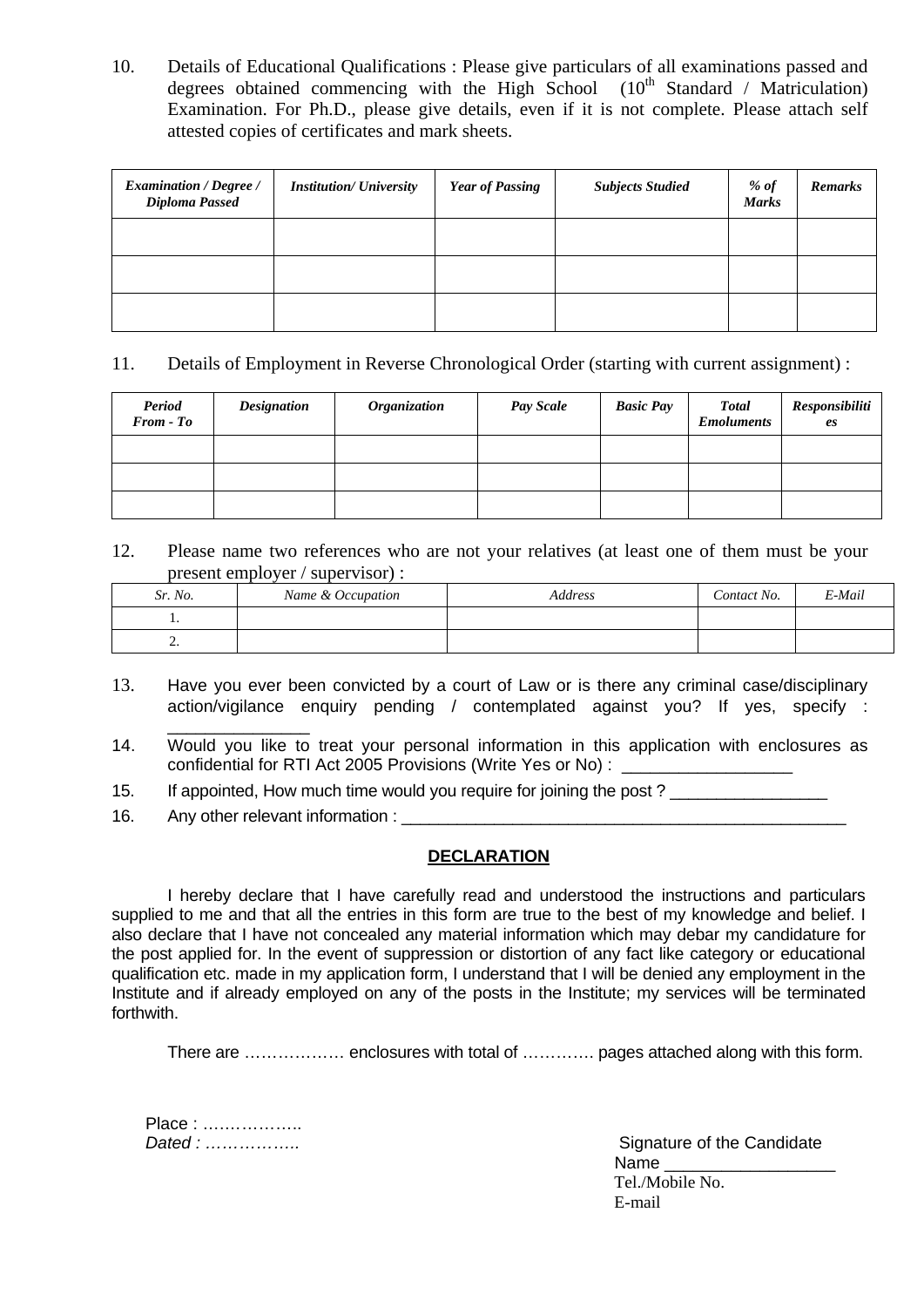| Appl. No. | Sector-20, Udyog Vihar, Gurugram - 122 016 (Haryana)<br><b>FOR OFFICIAL USE</b><br>APPLICATION FORM FOR SCIENTIFIC POSITION                                                                                                                                                  |  | Affix a recent<br>passport size<br>photograph<br>duly attested<br>by the<br>candidate |
|-----------|------------------------------------------------------------------------------------------------------------------------------------------------------------------------------------------------------------------------------------------------------------------------------|--|---------------------------------------------------------------------------------------|
|           |                                                                                                                                                                                                                                                                              |  |                                                                                       |
|           | Name of Bank Date of DD<br>$DD$ No.                                                                                                                                                                                                                                          |  |                                                                                       |
|           |                                                                                                                                                                                                                                                                              |  |                                                                                       |
| 1.<br>2.  | Name in Full<br>(In Capital letters)<br>Father's / Husband's Name                                                                                                                                                                                                            |  |                                                                                       |
| 3.        | Date & Place of Birth                                                                                                                                                                                                                                                        |  |                                                                                       |
| 4.        | Nationality                                                                                                                                                                                                                                                                  |  |                                                                                       |
| 5.        | Sex (Male/Female)                                                                                                                                                                                                                                                            |  |                                                                                       |
| 6.        | Whether belongs to $SC/ST/OBC$ : YES / NO<br>(If Yes, attach a Certificate from the Authority prescribed under Government Rules)                                                                                                                                             |  |                                                                                       |
| 7.        | If so, under which category? (SC/ST/OBC/Internal candidate/others (Pl. specify)                                                                                                                                                                                              |  |                                                                                       |
| 8.<br>9.  | Whether claiming reservation under SC/ST/OBC Category<br>(Please note that the benefit of reservation can only be claimed by the candidate when the<br>post(s) has been reserved as such and the candidate has furnished the requisite certificate)<br><b>Postal Address</b> |  | YES / NO                                                                              |
|           |                                                                                                                                                                                                                                                                              |  |                                                                                       |

| <b>Correspondence Address</b>                                                                                                                                                                                                        | <b>Permanent Address</b>                                                                                                                                                                                                             |
|--------------------------------------------------------------------------------------------------------------------------------------------------------------------------------------------------------------------------------------|--------------------------------------------------------------------------------------------------------------------------------------------------------------------------------------------------------------------------------------|
|                                                                                                                                                                                                                                      |                                                                                                                                                                                                                                      |
| PIN Mobile                                                                                                                                                                                                                           | PIN Mobile                                                                                                                                                                                                                           |
| E-mail <u>contract and the contract of the contract of the contract of the contract of the contract of the contract of the contract of the contract of the contract of the contract of the contract of the contract of the contr</u> | E-mail <u>contract and the contract of the contract of the contract of the contract of the contract of the contract of the contract of the contract of the contract of the contract of the contract of the contract of the contr</u> |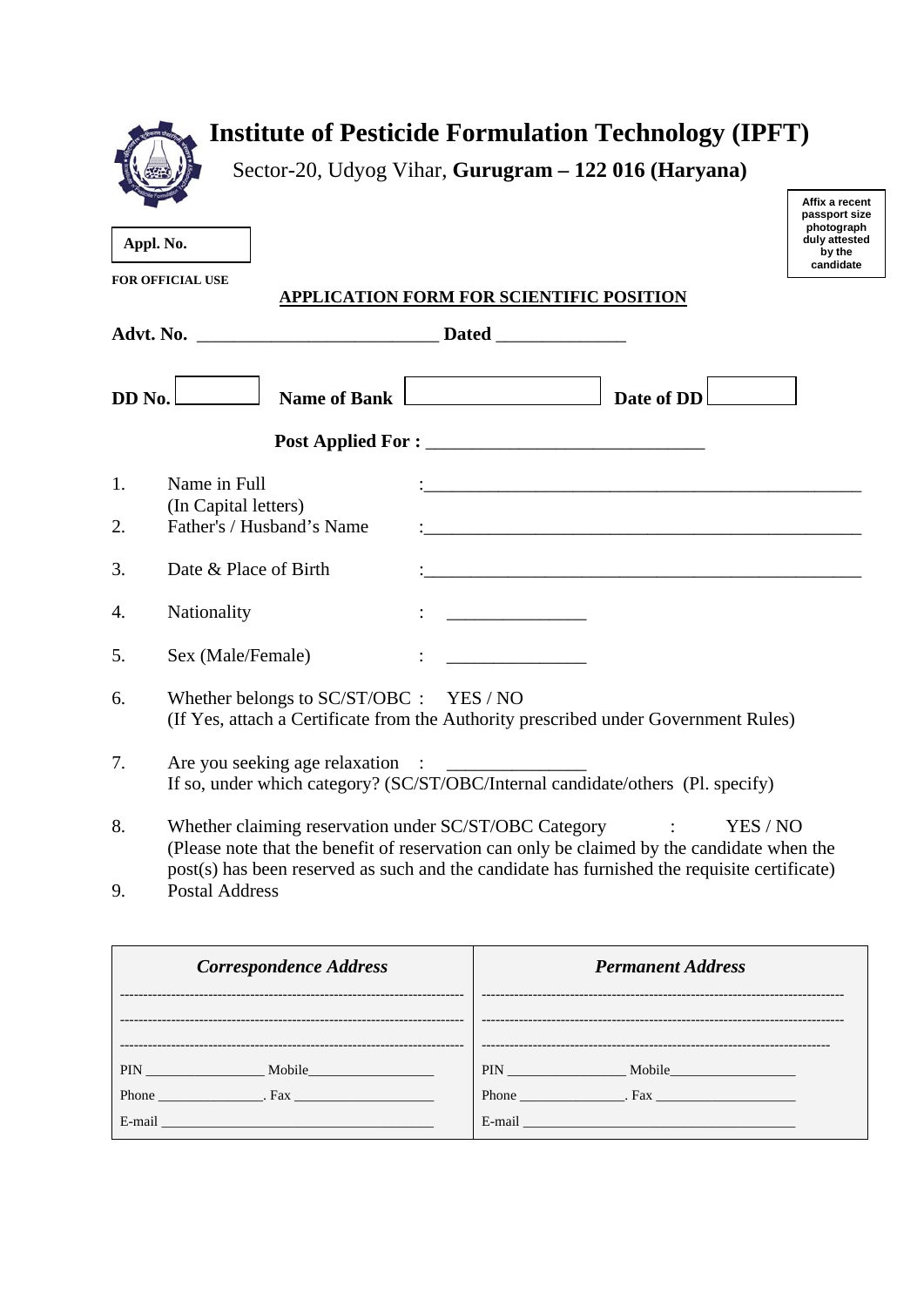10. Details of Educational/ Qualification : Please give particulars of all examinations passed and degrees obtained commencing with the High School (10<sup>th</sup> Standard / Matriculation) Examination. For Ph.D., please give details, even if it is not complete. Please attach self attested copies of certificates and mark sheets.

| <b>Examination / Degree /</b><br>Diploma Passed | <b>Institution/ University</b> | <b>Year of Passing</b> | <b>Subjects Studied</b> | $%$ of<br><b>Marks</b> | <b>Remarks</b> |
|-------------------------------------------------|--------------------------------|------------------------|-------------------------|------------------------|----------------|
|                                                 |                                |                        |                         |                        |                |
|                                                 |                                |                        |                         |                        |                |
|                                                 |                                |                        |                         |                        |                |
|                                                 |                                |                        |                         |                        |                |

# 11. Details of Employment in Reverse Chronological Order (starting with current assignment) :

| <b>Period</b><br>$From - To$ | <b>Designation</b> | Organization | Pay Scale | <b>Basic Pay</b> | <b>Total</b><br><b>Emoluments</b> | Responsibiliti<br>es |
|------------------------------|--------------------|--------------|-----------|------------------|-----------------------------------|----------------------|
|                              |                    |              |           |                  |                                   |                      |
|                              |                    |              |           |                  |                                   |                      |
|                              |                    |              |           |                  |                                   |                      |
|                              |                    |              |           |                  |                                   |                      |
|                              |                    |              |           |                  |                                   |                      |
|                              |                    |              |           |                  |                                   |                      |

12. Publications (Enclose reprint of the best papers **(only two)** in your judgment), if applicable

# **A. Papers in Refereed Journals (List those published and accepted separately)**

| $\sim$<br>ມ.<br>No. | Author(s) | Year | Title | Complete Reference of<br>Journal |
|---------------------|-----------|------|-------|----------------------------------|
|                     |           |      |       |                                  |

# **B. Papers Published in Conference Proceedings**

| $\sim$<br>ມ.<br>No. | Author(s) | Year | Title | Name and Place of<br>Conference |
|---------------------|-----------|------|-------|---------------------------------|
|                     |           |      |       |                                 |

### **C. Papers Presented in Conferences but Not Published**

| $\sim$<br>ມ.<br>No. | Author(s) | Year | Title | Publisher |
|---------------------|-----------|------|-------|-----------|
|                     |           |      |       |           |

### **D. Books (List those published and in press separately)**

| $\sim$<br>ມ.<br>No. | Name/Title | Year | Title of Publisher | Author |
|---------------------|------------|------|--------------------|--------|
|                     |            |      |                    |        |

 *Please include an introduction of the book.*